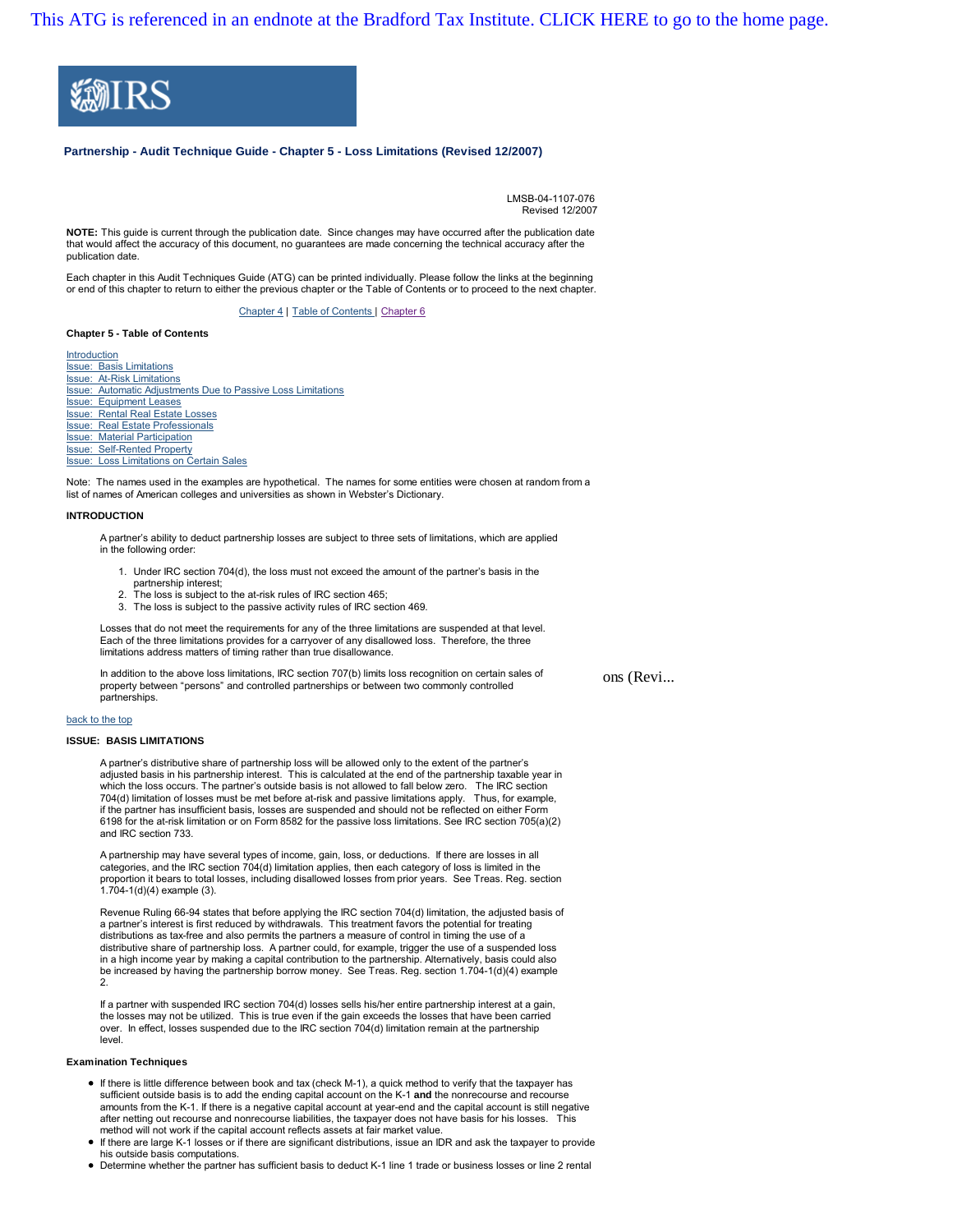real estate losses If not, losses are suspended indefinitely until his basis is increased.

# back to the top

# **Issue Identification**

Scrutinize the K-1s for significant losses on K-1 line 1 (trade or business), line 2 (rental real estate), or line 3 (other rentals).

Scrutinize the K-1s for distributions (line 19 for 2004 and later years).

Request the partner's related returns to review losses actually taken on the returns. If losses are in the nonpassive column on the back of Schedule E, that means they have been deducted in full. If losses are in the passive column on the back of Schedule E and on Form 8582, that means they have been subjected to the passive loss limitations.

Review K-1s for negative ending capital accounts. For 2004 and later years, the capital account analysis is in box N of the K-1. Reminder: A negative capital account may be of greater concern if the partnership is filing a final year return.

## **Documents to Request**

- Prior and subsequent year partnership returns;
- $\bullet$ Copies of partners' returns;
- $\bullet$ Outside basis computation for partners with large losses;
- $\bullet$ Suspended loss computation;
- Partnership agreement;
- Loan documents, quarantees

### **Interview Questions**

- 1. Were there cash or property distributions to any of the partners during the year?
- 2. How many years has the partnership operated with losses?

### **Supporting Law**

IRC, Subchapter K: Section 704 Section 705 Section 733 Supporting regulation and specific regulations cited above.

*Kingbay v. Commissioner* 46 T.C. 147 – Partner's basis in the current year was determined to be zero because of the distributive share of the partnership losses. The Court held that deductions of partnership losses by limited partners are allowed only to the extent of the adjusted bases of their interests in the partnership at the end of the partnership year in which a loss occurred.

Revenue Ruling 66-94, 1966-1 C.B. 166 – Distributions are taken into consideration before losses in computing a partner's adjusted basis in the partnership interest under IRC section 704(a).

Sennett v. Commissioner 80 TC 825, aff'd per curiam, 752 F2d 428 (9<sup>th</sup> Cir. 1985) – A partner's suspended deductions under IRC section 704(d) expire upon the sale of his partnership interest.

# **Resources**

RIA U.S. Tax Reporter – Income Taxes CCH Standard Federal Tax Reporter Practitioners Publishing Co.

# back to the top

### **ISSUE: AT-RISK LIMITATIONS**

In 1976, Congress added IRC section 465 to combat the use of tax shelters that were based on the use of nonrecourse financing. The intention was to prevent taxpayers from using nonrecourse debt to create non-economic losses.

The at-risk rules originally applied to only the following five activities:

- 1. Farming;
- 2. Exploring for or exploiting oil and gas resources;
- 3. Holding, producing, or distributing motion picture films or videos;
- 4. Equipment leasing;<br>5. Exploring for or exp
- Exploring for or exploiting geothermal deposits.

These five areas were considered to be the ones most prone to the marketing of tax shelters. Prior to the enactment of IRC section 465, tax shelter promoters had employed unrealistic purchase prices of property financed with nonrecourse debt to generate tax deductions. The use of nonrecourse debt protected the taxpayer from suffering any true economic loss. The at-risk rules were eventually expanded to include *all* activities.

In the context of partnerships, the at-risk rules apply at the individual partner level. Not all partners, however, are subject to the rules. The at-risk rules apply only to individuals and closely held corporations. A closely held corporation is one in which five or fewer shareholders own more than 50% of the corporation's stock during the last half of the tax year.

If the partnership is subject to the TEFRA unified audit procedures, the examiner should be aware that certain components of at-risk are partnership items. Determinations concerning partnership assets, investments, transactions, and the nature of liabilities that are necessary to determine the amounts at risk in an activity are made at the partnership level. Whether an individual partner is at risk pursuant to IRC section 465 is an "affected item" and determined at the partner level.

Losses in excess of a partner's amount at-risk are suspended and carried forward until such time the at-risk amount is increased. These suspended losses can be carried forward indefinitely. Unlike the basis rules under IRC section 704(d), suspended losses may be used to offset any gain on the sale of a partnership interest. See Prop. Treas. Reg. section 1.465-66.

# **Amount at Risk**

Amounts at risk are generally made on an activity-by-activity basis. The proposed regulations provide rules for aggregating or separating activities**.** A partner is at risk for: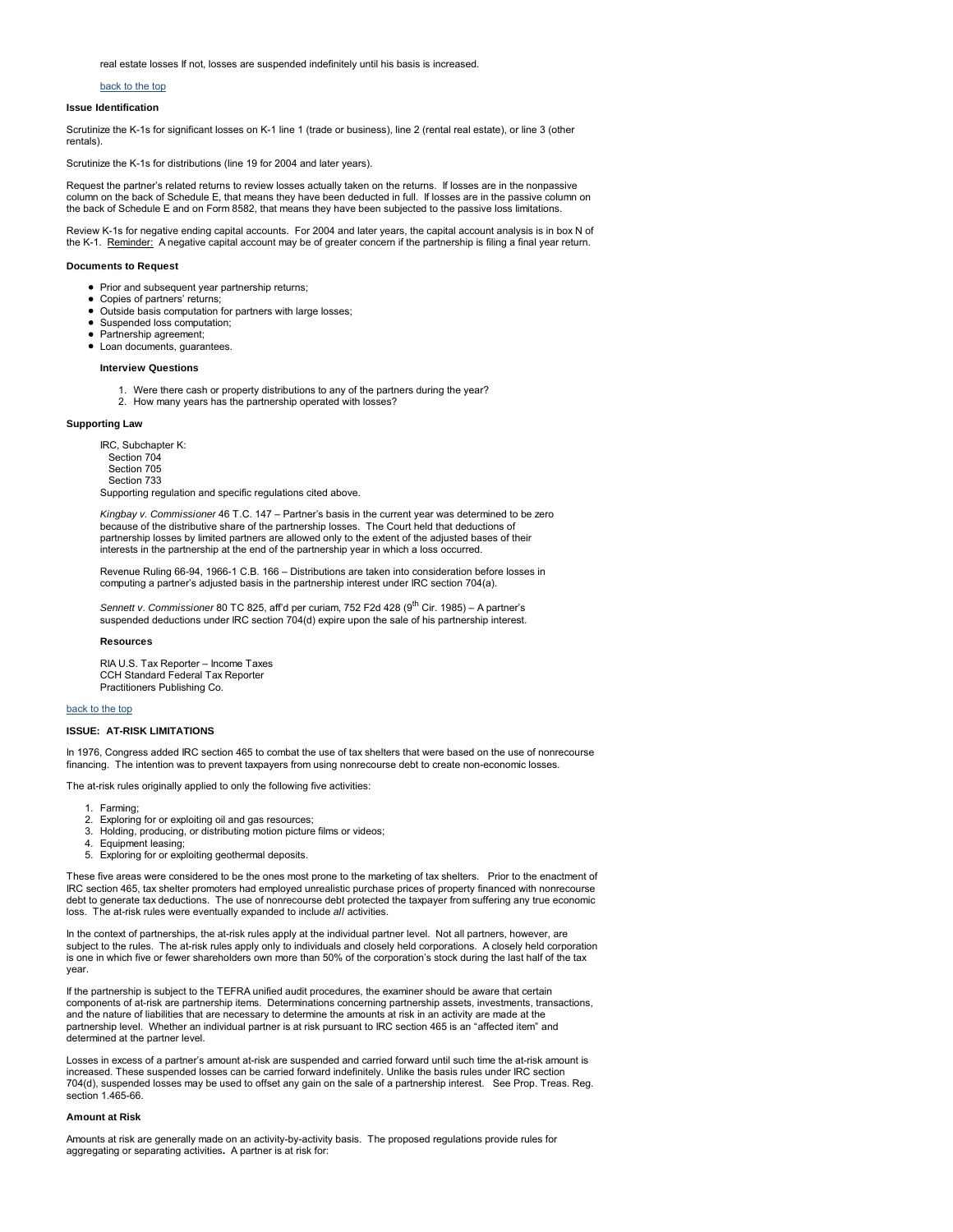- Cash contributed to the partnership,
- Adjusted basis of property contributed to the partnership, and
- Amounts borrowed by the partnership if the partner is personally liable for repayment or has pledged property (other than property used in the activity) as security for the loan.

The amount at risk is generally increased each year by the taxpayer's share of income and is decreased by the taxpayer's share of losses and withdrawals from the activity.

# **Guarantees**

IRC section 465(b)(4) states that a taxpayer shall not be considered at risk with respect to amounts protected against loss through nonrecourse financing, guarantees, stop loss agreements, or other similar arrangements. The reference to "other similar arrangements" has been key in addressing creative tax shelters. The reference to "guarantees", however, should be put in a broader context of subsequent court decisions, **although it should be noted that the Service's position continues to be that set forth in Proposed Regulation section 1.465-6(d)**.

Proposed Regulation section 1.465-6(d) provides that guarantees do not increase at risk basis until the taxpayer actually pays the guaranteed debt and has no right to reimbursement. Specifically, the regulation states:

 If a taxpayer guarantees repayment of an amount borrowed by another person (primary obligor) for use in an activity, the guarantee shall not increase the taxpayer's amount at risk. If the taxpayer repays to the creditor the amount borrowed by the primary obligor, the taxpayer's amount at risk shall be increased at such time as the taxpayer has no remaining legal rights against the primary obligor.

In a 1983 decision (*Brand v. Commissioner* 81 T.C. 821), the Tax Court held that the partners were not at risk for the amount of the partnerships' loans they guaranteed and could therefore not deduct losses in excess of their capital contributions. The court stated that "Since a guarantor is entitled to reimbursement from the primary obligor, it is clear that Congress did not intend that a guarantor of a loan is personally liable for repayment of the loan within the meaning of section 465(b)(2)(A).

However, since the *Brand* case, several other cases have permitted an increase in at risk basis for guarantees by partners or LLC members under certain conditions. This line of thought focuses on whether the guarantor bears the ultimate economic responsibility for either the entire debt or a portion of the debt if the entity defaults in a worst case scenario. The worst case scenario assumes that no "arrangement" exists whereby the taxpayer is protected against economic loss.

In *Melvin v. Commissioner*, 88 T.C. No. 5, the court stated:

 The relevant question is who, if anyone, will ultimately be obligated to pay the partnership's recourse obligations if the partnership is unable to do so. It is not relevant that the partnership MAY be able to do so. The scenario that controls is the worst-case scenario, not the best case. Furthermore, the fact that the partnership or other partners remain in the 'chain of liability' should not detract from the at-risk amount of the parties who do have the ultimate liability. The critical inquiry should be who is the obligor of last resort, and in determining who has the ultimate economic responsibility for the loan, the substance of the transaction controls.

Some commentators take the position that the worst case scenario set forth in the *Melvin* case is essentially equivalent to the hypothetical transaction described in Treas. Reg. section 1.752-2 in which all of the partnership's assets, including cash, are deemed to be worthless and each partner's obligations are measured by the effect of the hypothetical transaction on the partners' capital accounts. However, a Tax Court decision (*Hubert Enterprises v. Commissioner*, 125 T.C. No. 6 (Sept. 21, 2005) takes the position that, unlike under a IRC section 752 analysis, a partner is not at risk under section 465 by virtue of a deficit restoration obligation (DRO)1 before all conditions are met that establish a partner's obligation to the entity. The issue in the case was whether a DRO that would only be<br>triggered upon a member's liquidation of its LLC interest would increase that member's amount at-risk in year no liquidation took place. Recently, the Court of Appeals for the Sixth Circuit vacated the Tax Court's decision and remanded the issue for further development.

The proposed regulations for the at risk rules were issued in 1979 and have never been finalized.2 In considering at risk issues, the examiner should always evaluate the substance of the transaction, bearing in mind that the at risk rules were designed to prevent a taxpayer from deducting losses in excess of their actual economic stake in an activity. In applying section 465, substance will prevail over form. Regardless of the form a transaction may take, the taxpayer's amount at risk will not be increased if the transaction is inconsistent with normal commercial practices or is, in essence, a device to avoid IRC section 465.3

# **Qualified Nonrecourse Financing**

Prior to 1986, holding real property (except for mineral property) was excluded from the at risk rules. Again, Congress was concerned about the possibility of taxpayers generating inflated deductions through the use of seller financing, nonrecourse debt, and unrealistically high purchase prices. Because this type of manipulation does not lend itself to situations in which a commercial loan is secured by the property, the concept of "qualified nonrecourse financing" was introduced.

Generally, qualified nonrecourse financing is any financing that meets the following requirements:

- 1. The funds are borrowed with respect to holding real property.
- 2. The funds are borrowed from a "qualified person", or from or guaranteed by, any federal, state, or local governmental entity.
- 3. Generally, no person is personally liable for repayment of the funds.
- 4. The loan does not constitute convertible debt.

In defining "qualified nonrecourse financing", a "qualified person" is any person who is actively and regularly engaged in the business of lending money and who is not:

- 1. The seller of the property, or a person related to the seller;
- 2. A person who receives a fee with respect to the taxpayer's investment in the property (or a person related to that person);
- 3. A person related to the taxpayer unless the financing is commercially reasonable and on substantially the same terms as loans involving unrelated persons.

These rules are designed to ensure that the financing is on arms' length terms. Thus, no portion of seller or promoter financing is qualified nonrecourse debt. If the financing is from a related party (other than the seller or promoter), then a loan would be commercially reasonable if there is a written unconditional promise to pay on demand or on a specific date and the interest rate is a reasonable market rate of interest. When applying IRC section 267(b) and IRC section0.html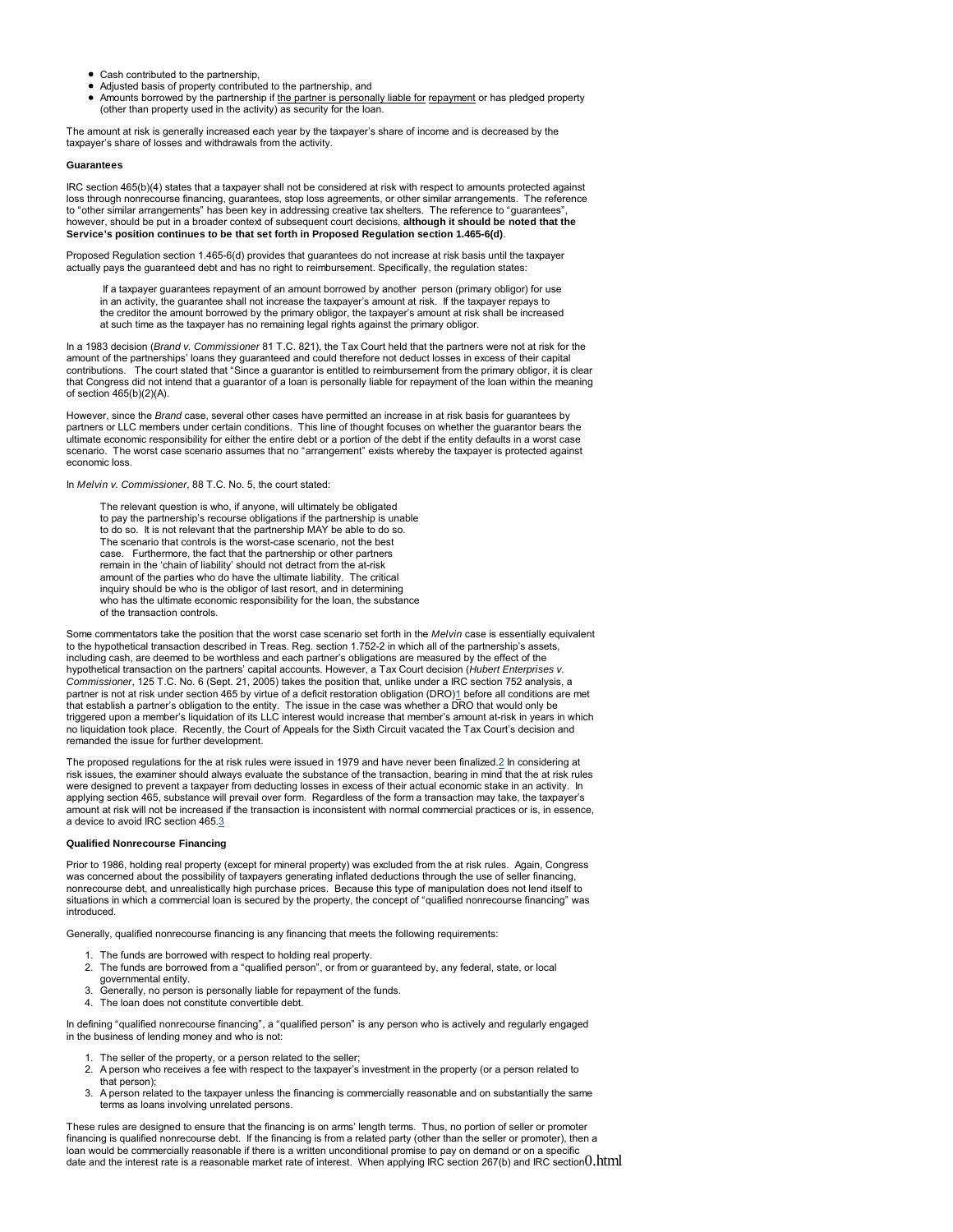707(b)(1) to determine if parties are related, 50 percent is replaced with 10 percent. See IRC section 465(b)(3)(C).

### **Examination Techniques**

- Recourse and nonrecourse financing can be found on the partner's K-1 in box M.
- If the activity involves real estate, remember that nonrecourse loans generally enter into the at risk calculation for both general partners and limited partners.
- Ask for the partner's computation of his/her amount at risk.
- Ask if any activities were aggregated for purposes of the at risk rules.
- Consider if there is a reasonable expectation of profit in the activity. Consider whether the purchase price of assets may have been inflated.
- 
- Consider whether cash actually changes hands, of if only offsetting bookkeeping entries are made for loan payments.
- Consider whether the transaction has been structured to remove any realistic possibility that the taxpayer will suffer an economic loss if the partnership's activities prove to be unprofitable.
- Determine whether there are any related party loans to the partnership.
- Determine whether there are suspended losses from prior years. Is the character of these losses being carried forward intact?

### **Issue Identification**

- Scrutinize the partner's K-1 Item M for non-recourse debt.
- From the partnership return, attempt to identify the activities of the partnership including investment activities.

# **Documents to Request**

- At-risk computation;
- Aggregation of activities;
- Recourse loan documents to review for any changes in the economic risk of loss with the partners in the last 3
- years;
- All notes and other documentation for any related party loans.

#### **Interview Questions**

- What type of loans are represented on the partnership tax return?
- Who is the lender?
- Has there been a change in the debt instruments in the last 3 years?
- Did the partner aggregate the activities? What management duties does the partner have?
- Do the partners have at-risk computations available?
- Are there any related party loans? • Are there provisions in any of the loans which limit the amount of loss to the partner?
- Are there any guarantees?

Supporting Law

IRC, Subchapter K: Section 707 IRC section 465 IRC section 267(b) and 707(b)

Supporting regulation and specific regulations cited above.

**Callahan v. Commissioner**, 98 T.C. 276 (1992) – The limited partners were required if called upon by the general partners to pay three times the amount of cash contributions. The limited partners had the discretion, by written notice, to elect out of the overcall provisions. It was determined that the limited partners were not at-risk for this amount because the partners' obligations were contingent and illusory.

**American Principals Leasing Corp. v. United States**, 904 F.2d 477, 482-83 (66 AFTR2d 90-5012), 9th Cir. 1990 - The taxpayers was not at risk in connection with their guarantee of a partnership's obligations under an equipment lease and were therefore not entitled to depreciation deductions.

**Hubert Enterprises, Inc. v. Commissioner**, 125 T.C. No. 6 (September 21, 2005) – A subsidiary of an LLC that was involved in equipment leasing activities could not increase its at-risk amounts on account of a deficit capital account restoration provision in the LLC's operating agreement.

#### **Resources**

IRS Publication 925 – Passive activity and At-Risk Rules RIA U.S. Tax Reporter – Income Tax CCH Standard Federal Tax Reporter Tax Management Portfolio Practitioners Publishing Co.

## **ISSUE: AUTOMATIC ADJUSTMENTS DUE TO PASSIVE LOSS LIMITATIONS**

Any flow-through adjustment which increases the partner's Modified Adjusted Gross Income (MAGI) over \$100,000 could result in an automatic adjustment to rental real estate losses. Under IRC section 469(i), a \$25,000 special allowance for rental real estate losses is generally permitted. However, the \$25,000 offset is phased out at the rate of 50 cents for every dollar MAGI exceeds \$100,000. When the partner's MAGI is greater than \$150,000, no rental loss is permitted (unless the taxpayer has passive income, which is relatively rare, or is a real estate professional that materially participated in the rental). MAGI is simply, Adjusted Gross Income (AGI) computed without any passive loss or<br>passive income (plus several minor modifiers). For more information, see the Passive Activity Loss (P check out the PAL website.

### **Examination Techniques**

Review each partner's return for adjustments which will push AGI over \$150,000. If there is any net rental loss on Schedule E line 26, there is a potential automatic adjustment.

If AGI is over \$150,000, in most cases, MAGI is also greater than \$150,000. In other words, there is generally no need to compute MAGI. Furthermore, if the partner's MAGI exceeds \$150,000, there is no need to compute Form 8582. In the absence of passive income, rental losses are simply disallowed.

For the report, simply make a statement to the following effect: Since the taxpayer's MAGI as defined in IRC section 469(i) exceeds \$150,000, no loss is allowable in the current year. Losses must be carried forward to the next year and entered on Form 8582 line 1c.

# **Issue Identification**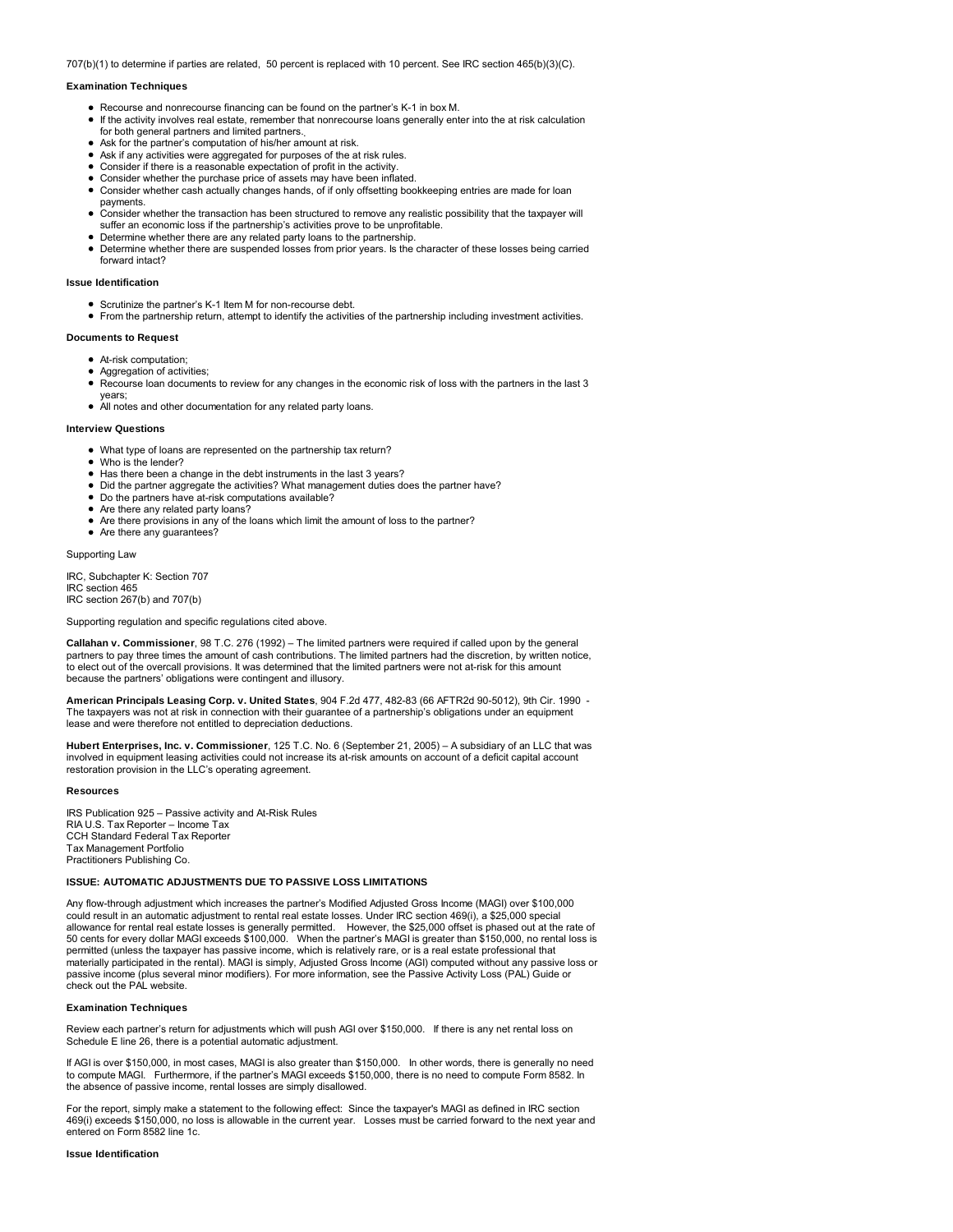Check the partner's AGI to see if it is less than \$150,000. Then check line 26 of Schedule E to see if there are net rental losses. Also check Form 8582 line 1 to see if there are any rental real estate losses.

If there is a Form 8582 attached to the return, check lines 1a and 3a to see if there is any remaining passive income. If the figure on line 16 is the same as the sum of line 1a and 3a, the taxpayer has used all his/her passive income. In some cases, Form 8582 is not filed. However, passive income is reflected on Schedule E line 24 and on the back of Schedule E in the passive income column (g).

The examiner can easily tell whether the taxpayer is a real estate professional. If Schedule line 43 has an entry, the taxpayer claimed to be a real estate professional.

Also verify that the taxpayer is not a real estate professional via review of Schedule E line 42. If there is an entry on line 42, the taxpayer may not be subject to the passive loss limitations. See discussion of the real estate professional rules below.

# **Documents to Request**

Partners' Forms 1040.

# **Interview Questions**

None. The adjustment is computational, similar to the medical adjustment.

# **Supporting Law**

IRC section 469(i)(2) Up to \$25,000 in rental real estate losses of an individual may be deducted if the individual actively participates in the activity.

IRC section 469(i)(3) The \$25,000 offset is phased out at the rate of 50 cents for every dollar of MAGI in excess of \$100,000.

### **Resources**

Passive Activity Losses, MSSP Audit Guide PAL Website Passive Activity Technical Advisor **Federal Taxation of Partnerships and Partners**, William S. McKee, William F. Nelson, and Robert L. Whitmire, Warren, Gorham & Lamont

# **ISSUE: EQUIPMENT LEASES**

Rentals are passive activities, regardless of the taxpayer's level of participation. K-1 line 3 losses from a partnership which leases equipment, computers, office furniture, vehicles and other personal property are generally not deductible by the partners – even if leased back to an entity where the partner works. It does not matter whether the partner materially participates or not. Equipment leasing losses are generally nondeductible in the absence of passive income. For example, if medical equipment is leased at a loss, the loss would generally not be deductible in the absence of passive income.

Neither material participation nor active participation applies for rentals of equipment. Losses are simply not deductible in the absence of passive income. The losses are reported on Form 8582 line 3b and are suspended until such time as the partner has passive income or an entire disposition of his equipment leasing activity.

#### **Examination Techniques**

Equipment leasing losses generally should not be reflected on Sch. E in the nonpassive column (which completely avoids the passive loss limitations). Instead, they should be reported on Form 8582 line 3b.

If the partnership itself is a leasing activity, all partner losses have a passive taint. Equipment leasing losses should not be reported on Schedules K and K-1 line 1. Instead, they should be separately stated and reflected on the K-1 line 3.

In some cases, partnerships that conduct business segregate equipment, furniture and fixtures and/or vehicles into a separate entity. That property is then leased back to the partnership. Losses from the entity which is the lessor of the property should generally be reflected on Schedules k and K-1 line 3. Thus, the investors should be entering those losses on Form 8582 line 3b.

Some taxpayers assume if they materially participate in the leasing activity, rental losses escape the passive taint. However, IRC section 469(c)(2) and (4) explicitly hold that rentals are passive, whether or not the taxpayer materially participates.

# **Issue Identification**

Peruse Blocks A, B and C of Form 1065 for indicators that the partnership activity is leasing activity.

At the initial interview, ask if the partnership conducts any leasing activities.

Review partners' Forms 1040 for equipment leasing losses that may be erroneously entered on the back of Schedule E in the nonpassive column. Equipment leasing should be reflected on Form 8582 line 3b and are deductible in the passive column only if there is sufficient passive income against which to offset the losses.

# **Documents to Request**

Lease covering the years under examination. If there is no lease, explain the terms of the oral agreements.

# **Interview Questions**

- 1. Ask at the initial interview if the partnership itself is a leasing activity or if it leases property from another
- partnership or S corporation.
- 2. Explain how the leasing activity works and identify the customers.
- 3. Does the lessee have a recurring right to use the property?
- Explain who the equipment is leased to and for what period(s) of time. 5. Explain what services, if any, the taxpayer provides with the equipment.

# **Supporting Law**

IRC section 469(a) and (d) - Passive losses are deductible only to the extent of passive income.

IRC section 469(c)(2) and (4) - A rental or leasing activity is passive regardless of whether the taxpayer materially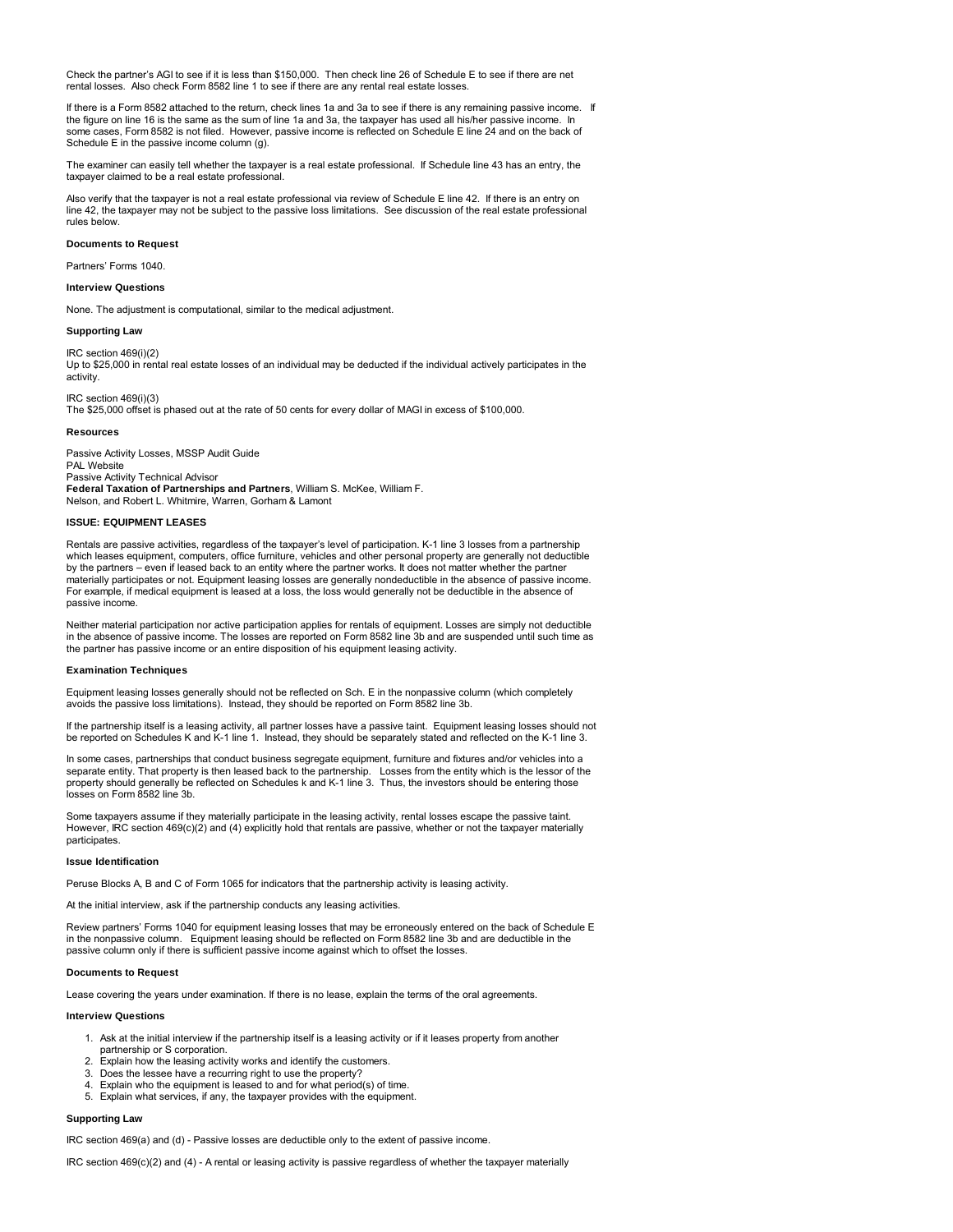# participates.

IRC section 469(j)(8) and Treas. Reg. section 1.469-1T(e)(3)(i) - A rental is any activity where payments are principally for the use of tangible property.

Treas. Reg. section 1.469-1T(e)(3)(ii)(A) -- Activity falls outside rental definition if average customer use is 7 days or<br>Iess. If the average customer use is 7 days or less, it is treated like a business, subject to mate section 469(h) and Treas. Reg. section 1.469-5T(a)).

Treas. Reg. section 1.469-1(e)(3)(iii) Final Reg. - Each period during which a customer has a recurring right to use the property is a separate period. For example, if the property is used only a few hours at a time, but the lessee has a recurring right to use the property all year, the period of customer use is a year. The activity generally will be treated as a rental activity (passive regardless of participation), not a business, subject to material participation. **Review the lease**.

Treas. Reg. section 1.469-1T(e)(3)(ii)(C) - Activity falls outside the rental definition and is treated like a business *if* taxpayer provides extraordinary personal services, that is, the rental is incidental to services provided

Treas. Reg. section 1.469-1T(e)(3)(ii)(F) -- Property falls outside rental definition if provided for use in a partnership, S corporation or joint venture. Note that there is no exception for property provided to a C corporation. Also note that Treas. Reg. section 1.469-1T(e)(3)(vii) indicates that providing means contributing the property to a partnership or S corporation.

Treas. Reg. section 1.469-4(d)(1)(i) - General rule: rentals may not be grouped with businesses.

Treas. Reg. section 1.469-4(d)(1)(i)(A) and(C) -- Exception: rental can be grouped with business *if* insubstantial or owned in exact same percentage as business and leased back to that business.

Treas. Reg. section 1.469-4(d)(5)(ii) -- No grouping of a rental with a C corporation ever. Rentals can be grouped with a C corporation only to determine material or significant participation. Both standards apply to *businesses*, not to rentals. IRC section 469(c)(1)(B) and Treas. Reg. section 1.469-5T(c)(1)(i).

### **Resources**

Passive Activity Losses, MSSP Audit Guide PAL Website: http://sbse.web.irs.gov/pal Passive Activity Technical Advisor **Federal Taxation of Partnerships and Partners**, William S. McKee, William F. Nelson, and Robert L. Whitmire, Warren, Gorham & Lamont

#### **ISSUE: RENTAL REAL ESTATE LOSSES**

Rental real estate is a passive activity – unless the partner is a real estate professional and materially participated in the rental activity. Issues on real estate professionals are discussed in the next segment.

For partners who are not real estate professionals, no rental losses may be deducted if the taxpayer's MAGI exceeds \$150,000. Furthermore, the \$25,000 offset is not available to either limited partners or partners who own less than 10 percent of the partnership.

# **Examination Techniques**

When examining a partnership return, verify that rental real estate losses have not been improperly reflected on Schedules K and K-1 on *line 1* as trade or business losses. Rental real estate losses should be reflected on K-1 *line 2*, as rental activities are generally passive, whether or not the partner materially participated.

It is not uncommon for a partnership to conduct both a trade or business activity and a rental activity. When examining the books and records, be alert to items that are more properly allocated to the partnership's rental activities than to trade or business activities.

Rental income and losses are reflected for partnerships on Form 8825, which is a schedule similar to Schedule E for Form 1040.

If the partnership conducts a rental real estate activity and losses are properly reflected on Schedule K-1 line 2, scrutinize each partner's Form 1040 return for the following:

- Is there an entry in bpx 43 of Schedule E indicating he/she is a real estate professional? If so, losses will be deductible in the nonpassive column, if he/she materially participated in the rental activity conducted by the partnership. Material participation means the partner performed more than 500 hours during the year on the rental or did most of the work or met one of the other tests in Treas. Reg. section 1.469-5T. If the partner does not materially participate, Treas. Reg. section 1.469-9(e)(1) holds that losses remain passive. The losses should be reported on Form 8582 line 1b or 3b. When considering material participation, always check box 4 of the K-1 to see if the taxpayer received a guaranteed payment. Most taxpayers do not work without being compensated for their services!
- If the taxpayer is not a real estate professional (Schedule E line 43 is blank):

Have partnership losses been entered in the nonpassive column of Schedule in error? Rental real estate is a passive activity under IRC section 469(c), whether or not the taxpayer materially participated. Thus losses must be reported on Form 8582 line 1a, if the taxpayer actively participated or line 3b, if not active (the taxpayer is a limited partner or owns less than 10%, for example). Form 8582 limits total rental losses to \$25,000 and reduces the \$25,000 special allowance to zero, when modified AGI exceeds \$150,000.

Have limited partners or those who own less than 10 percent of the partnership entered losses on Form 8582 line 1b, thereby giving himself the benefit of the \$25,000 offset in error? Since a limited partner or anyone who owns less than 10 percent cannot be active, losses reported on line 3b. Losses on Form 8582 line 3b are deductible only if there is passive income (which is relatively rare).

#### **Issue Identification**

Peruse Blocks A, B and C of Form 1065 for indicators that the partnership activity is rental real estate. Needless to say, if Form 8825 is attached to the 1065, you are probably dealing with rental real estate. If so, check Schedules K-1 for each partner to ascertain who is a limited partner or who owns less the 10 percent.

There are a number of partnerships filed where the Business Code/NAICS Code indicates the activity is a rental activity, yet losses are reflected on K-1 line 1 as business losses. Needless to say, this warrants careful scrutiny.

On the partners' Forms 1040, scrutinize the nonpassive column on the back of Schedule E for K-1 line 2 rental real estate losses which may have been erroneously entered there. Rental real estate, if deductible, generally should be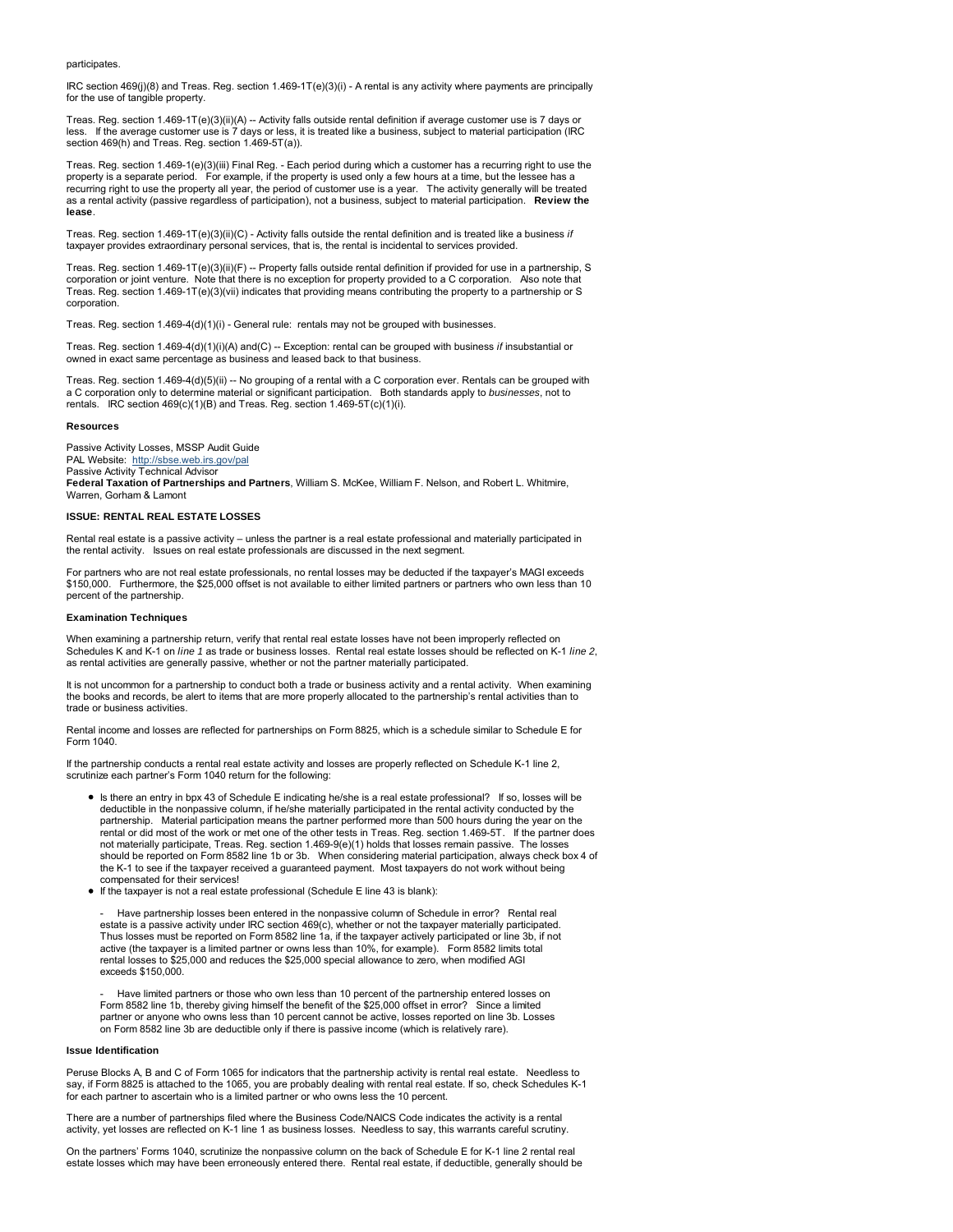entered on Form 8582 and in the passive loss column on the back of Schedule E. Exception: rental real estate of a real estate professional if the partner materially participated.

# **Documents to Request**

- Copies of each partner's Form 1040.
- Copy of any management agreement with an individual, agency or tenant who might receive free or reduced rent for managing a rental activity.
- If there is both a business and a rental activity being conducted, ask for a breakdown of expenses between the business and the rental.

# **Interview Questions**

- 1. If it is not clear from the return, ask if the partnership conducts a rental real estate activity or an equipment leasing activity?
- 2. Ask what the level of involvement is for each partner. Active participation is a liberal standard, requiring only management decisions in a bona fide sense. However, as stated above, limited partners and those with less than 10 percent ownership interest cannot be active.

### **Supporting Law**

IRC section 469(c)(2) -- Rentals are passive activities.

IRC section 469(a) and (d) -- Passive losses are deductible only to the extent of passive income.

IRC section 469(c)(2) and (4) -- A rental (or leasing) activity if passive whether or not the taxpayer materially participated. Exception: rental real estate of a estate professional (IRC section 469(c)(7)).

IRC section 469(c)(7) -- Rental real estate of a qualifying real estate professional is excepted from the passive loss limitations if the taxpayer materially participated in the rental. The taxpayer must rise to all the following tests: (1) more than half his/her personal services must be in real property business and rental real estate; (2) he/she must spend more than 750 hours on real property businesses and real estate rentals during the year; and (3) he/she must materially participate in each separate real estate rental for losses to be fully deductible, i.e. treated as nonpassive.<br>IRC section 469(i) -- Exception for rental real estate up to \$25,000 if MAGI is less than \$100,000. Note no e for any other kind of rental.

IRC section 469(i)(3)(E) -- MAGI for Form 8582 line 6 is determined by computing AGI without any passive loss (excess<br>passive losses after netting with passive income), any rental losses (whether or not allowed by IRC sect self-employment tax.

IRC section 469(i)(6)(A) -- The taxpayer is not active if his/her ownership interest is less than 10 percent. Losses go on F8582 line 2b (not line 1b); thus the taxpayer receives no \$25,000 offset.

IRC section 469(i)(6)(C) -- The taxpayer is not active if he/she is a limited partner. Losses go on F8582 line 2b (not line 1b); thus the taxpayer receives no \$25,000 offset.

# **ISSUE: REAL ESTATE PROFESSIONALS**

If a partner spends the majority of his/her time on real property businesses or rentals and more than 750 hours during the year, his/her rental real estate activities are no longer automatically passive. Instead, they are treated like a<br>business. If the taxpayer materially participated in the rental activity, losses are no longer subject t rules. Some taxpayers incorrectly assume if they work in a real property business, rental losses are no longer subject to the passive loss limitations.

Treas. Reg. section 1.469-9(e)(1) holds that a real estate professional's rental remains passive unless the taxpayer materially participated.

In the absence of a written election to group all rentals as a single activity, each rental real estate property is a separate<br>activity, in which the partner must prove that he/she materially participated. If the partner o material participation (work more than 500 hours during the year, perform most of the work or meet one of the other tests in Treas. Reg. section 1.469-5T(a)) for each separate rental activity.

A written election can be made to group rentals as a single activity, making it easier to rise to the 500 hour test for material participation. See Treas. Reg. section 1.469-9(g). The election can be made with any original return and binds all future years. It is not retroactive. As a practical matter, not many elections have been filed.

#### **Examination Techniques**

On review of the partnership return –

- Ask who manages or oversees each rental activity.
- Ask if any partner(s) has specific duties in relation to any rental activity.
- Check K-1s for guaranteed payments. Ask what the guaranteed payments were for.

On review of the partner's Form 1040 –

- Check Schedule E line 43 to see if there is an entry indicting that the taxpayer claimed to be a real estate professional.
- Check the occupation beside each spouse's name. Does one or the other appear to be a real estate professional business?
- Note whether the taxpayer and the spouse have full-time jobs and other nonpassive activities.
- Note where the Schedule E rentals are located in proximity to the taxpayer's residence. Ask who performs most of the work on the rentals, husband or wife. Inquire what partner services the Taxpayer performs with his/her rentals.

Because partnerships are not required to take passive losses or credits into account for their taxable year, the passive loss limitation generally is not a partnership item for TEFRA entities. If an individual partner's return is open and the issue is solely meeting the hourly tests for material participation in Treas. Reg. section 1.469-5T(a), there is no need to open the Form 1065. The resolution of the issue of whether a partner is subject to the passive loss limitation is not a partnership item. Whether the passive loss limitations apply to a partner has no effect on any item on the partnership's books and records. Material participation is based solely on hours worked by the individual investor.

For an open TEFRA partnership, the issue of material participation by partners should be treated as an affected item.

If there is an issue as to the characterization of loss or income, i.e. whether the partnership is conducting a trade or business, or whether it is engaged in a rental activity, or whether income should be characterized as portfolio income, the partnership entity *must* be opened. That is an entity level determination.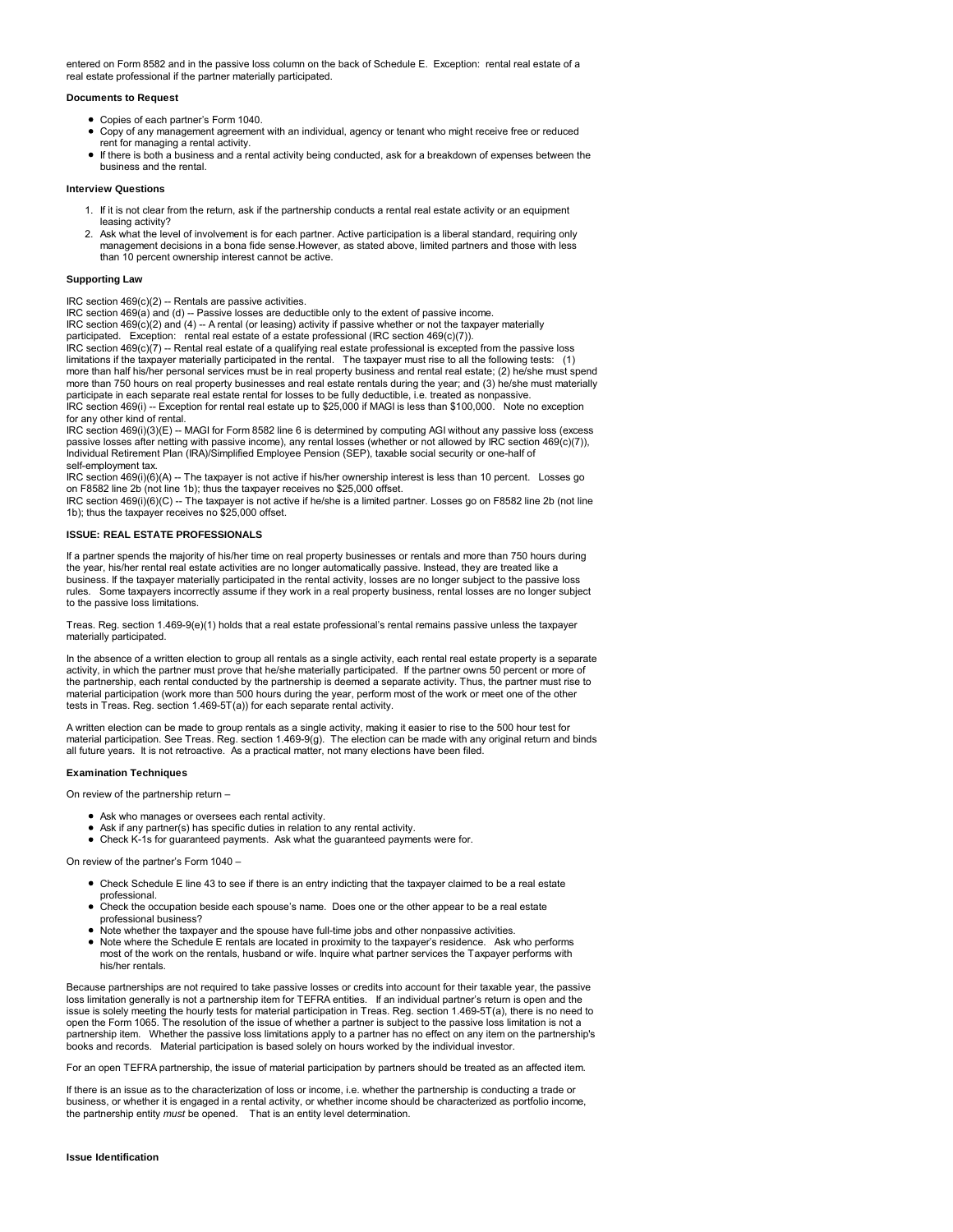Scrutinize each rental property on Form 8825 and on Schedule E. The following are indictors that the partner does not materially participate:

- Commissions:
- Management fees;
- Large labor or wages;
- Rental property is located a long distance from the partner's residence;
- The taxpayer is a limited partner
- The taxpayer has a low ownership interest in the partnership.

# **Documents to Request**

- 1. Partner's Form 1040.
- 2. Copy of the return with an election the partner may have made to group rentals as a single activity under IRC section 469(c)(7)(A) and Treas. Reg. section 1.469-9(g) and the return with which it was made.While many taxpayers have not grouped, those that did, often made the election with their 1995 Form 1040.
- 3. If the partnership grouped its rentals under the provisions of Treas. Reg. section 1.469-4(d)(5), a copy of the tax workpapers or any other documentation indicating rentals were grouped.
- 4. If the taxpayer is a real estate professional and treated rental real estate losses as nonpassive, services performed on each rental activity and hours attributable to those services.

### **Interview Questions**

- 1. Who monitors the rental? Who collects the rent? Who does the repairs?
- 2. Does the partnership pay anyone to manage or oversee the rental, handle rental income, deal with problems, etc.?
- 3. Do you have a real estate agent or manager? Ask for each rental property. Check Form 8825 properties for commissions, management fees or other supervisory expense. Also check for large labor expense; possibly a hired contractor spent more time than the taxpayer. If there is paid management, it is a strong indicator taxpayer did not materially participate.
- 4. Does a relative or friend manage/monitor the property for free?
- 5. Does a tenant receive free/reduced rent for managing the rentals, or for caring for the properties? This is common practice with large apartment buildings.

# **Supporting Law**

IRC section 469(c)(7) -- Real estate losses are *nonpassive* if the taxpayer spends more than half his/ her services and more than 750 hours on real property businesses and materially participates in his/her rentals.

 $IRC$  section  $469(c)(7)(A)(ii)$  and Treas. Reg. section  $1.469-9(e)(3)$  -- Each rental is a separate activity unless taxpayer elected to group under Treas. Reg. section 1.469-9(g) (not seen often). Thus, even if taxpayer is a real estate professional, he/she still must meet material participation (Treas. Reg. section 1.469-5T(a)) for each separate rental before losses will be fully deductible.

Treas. Reg. section 1.469-9(e) – Even if the taxpayer is a real estate professional, he/she must still materially participate in each separate rental before losses are nonpassive. If the taxpayer does not materially participate, losses remain passive.

Treas. Reg. section 1.469-9(g) -- The taxpayer must file a written election with an original return to group all rentals as a single activity.

Treas. Reg. section 1.469-9(h)(2) -- Each rental in a partnership is a single interest in rental real estate if taxpayer owns 50 percent or more of the entity. The taxpayer may elect to treat all rental real estate interests as a single activity. Treas. Reg. section 1.469-5T(a) -- Tests to be applied to determine whether the taxpayer materially participates, that is, whether losses are deductible.

### **ISSUE: MATERIAL PARTICIPATION**

In order to deduct losses from a partnership that conducts a trade or business, the partner must prove that he/she works on a regular, continuous and substantial basis in the operations of the activity. Treas. Reg. section 1.469-5T(a) holds that an individual taxpayer materially participates if and only if he/she meets one of seven tests for material participation, the most common of which is the 500-hour test.

The following hours are not counted in the hourly computations for material participation: investor-type activities (reading reports, monitoring as a nonmanger, etc.) and work not customarily done by an owner if the purpose is to avoid the passive loss limitations. Treas. Reg. section 1.469-5T(f)(2).

# **Examination Techniques**

At the initial interview, ask what services each partner performs for the partnership. Inquire how often each

- partner is at the partnership's business location.
- Look for guaranteed payments as an indicator that the partner does work on a regular basis in the partnership.Most taxpayers do not work without compensation.
- Note which partners are limited partners or have a smaller ownership interest.
- When perusing the partners' Forms 1040, look for losses in the nonpassive column. If losses are entered in the nonpassive column, the taxpayer is indicating that he/she materially participated in the activity, that is meeting one of seven tests in Treas. Reg. section 1.469-5T(a).

# **Issue Identification**

The following items on a partner's Schedule K-1 are possible indicators that he/she does not materially participate in the partnership's business:

- **•** Limited partnership interest:
- Low ownership interest:
- Partnership is a significant distance from the partner's residence;
- No guaranteed payment on Schedule K-1 line 4.

# **Documents to Request**

- From partners who do not appear to work regularly in the partnership, ask them to document services performed 1. and hours attributable to those services for the year under examination.
- 2. Ask if the partnership activity has been grouped with a related business under the "activity" rules in Treas. Reg. section 1.469-4.
- 3. Request the partnership agreement with portions highlighted that address who manages the entity or any other item that may address the partners' participation.

### **Interview Questions**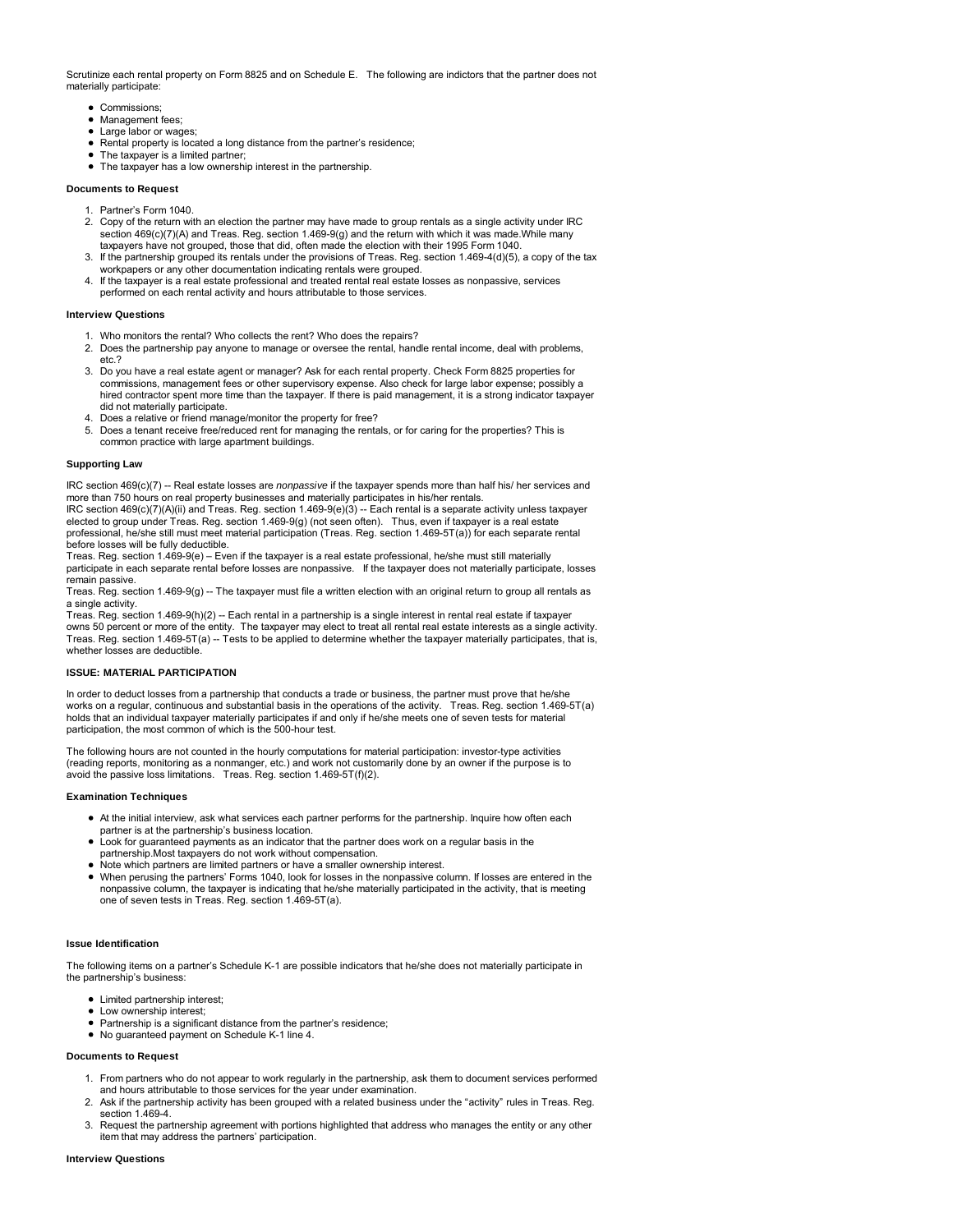- 1. What services does each partner perform?Approximately how many hours did each partner work?<br>2. What records does the partner have to substantiate hours worked?
- What records does the partner have to substantiate hours worked?
- 3. Is each partner directly involved in day-to-day management?
- 4. Is there an on-site manager/supervisor/foreman?
- 5. Which partners have signatory authority on checks? 6. Which partners have authority to borrow money? Hire/fire personnel?
- 7. Is work being performed by the partner required or necessary for the activity?
- 8. Is the partner compensated for participation? If not, why?

# **Supporting Law**

IRC section 469(c)(1) -- Passive activity is a business in which the taxpayer does not materially participate.

IRC section 469(h) -- A taxpayer materially participates only if he/she is involved in the operations of an activity on a regular, continuous, and substantial basis.

Treas. Reg. section 1.469-5T(a) -- Taxpayer materially participates if and only if he/she meets one of 7 tests. Most common: Does he/she work 500 hours in the activity in the year under exam?

Treas. Reg. section 1.469-5T(f)(4) -- Reasonable means for proving hours requires (1) an identification of services provided and (2) hours spent performing those services during the year *based on* appointment books, calendars, narrative summaries.

#### **ISSUE: SELF-RENTED PROPERTY**

Passive losses are deductible only to the extent of passive income. Thus, it is important to scrutinize income on a partner's Form 8582 carefully. While the income is always reportable, if it is removed from Form 8582 as it does not constitute passive income, generally an adjustment to passive losses results.

It is common practice for many entities to hold their buildings (and sometimes equipment) in a partnership. The property is then leased back to a C corporation or S corporation in which the partner works (so-called self-rented property). If the partnership leasing the property produces net income, that income is nonpassive. While rental income is generally passive, Treas. Reg. section 1.469-2(f)(6) recharacterizes the income as nonpassive if the individual taxpayer materially participated in the business entity leasing the property.

While there is an exception to the recharacterization if the property is bound by a lease signed before February 19, 1988, as a practical matter, this issue is not being seen as the lease would need to be a 15-year or 20-year lease.

#### **Examination Techniques**

When examining a partnership with net income from rental real estate, ask who leased the building, i.e. who the lessee is. Ask if any of the partners work in the business entity that leased the property. Also, ask to see any leases.

# **Issue Identification**

Review Form 8582 with each partner's return to see if Schedule K-1 income was incorrectly entered on line 1a (worksheet 1), thereby triggering unrelated passive losses in error. Since the income is nonpassive, it should be entered only on the back of Schedule E in the nonpassive income column. The income should not be reflected in the passive income column.

### **Documents to Request**

The lease for the year under examination.

# **Interview Questions**

- 1. Are there any leases?
- 2. Do any of the partners work in the entity which is the lessee of the property?

#### **Supporting Law**

Treas. Reg. section 1.469-2(f)(6) -- Rental income (but not losses) from property leased to an entity where the taxpayer works (that is, materially participates) is nonpassive. In other words, it is not reported on Form 8582 line 1a and cannot be used to trigger unrelated passive losses.

Treas. Reg. section 1.469-11(c)(ii) -- Self-rented income is passive if there is a lease signed before February 19, 1988, which binds the current year.

### **ISSUE: LOSS LIMITATIONS ON CERTAIN SALES**

IRC section 267(a) provides for the disallowance of losses on the sale of property between related parties. However, the loss disallowance under IRC section 267(a) only pertains to parties whose relationships are defined in IRC section 267(b). Not specifically mentioned in IRC section 267(b) is the relationship between a partner and a partnership or between two controlled partnerships. This, however, is covered in IRC sections 707(b)(1)(A) and 707(b)(1)(B).

Essentially, losses on sales of property between a partnership and a related partnership or a person who actually or constructively owns a substantial interest in the partnership are disallowed.

# **Loss Limitations on Sales between a Partnership and a Related Person**

IRC section 707(b)(1)(A) states that no losses will be recognized on a sale or exchange of property between a partnership and a person owning, directly or indirectly, more than 50% of the capital or profits in the partnership.

#### **Example 5-1**

Mick and Laura are partners in Ashland Orchard, which operates a fruit orchard on 100 acres of land leased from Mick. Mick has a 65% interest in partnership capital and profits. Laura has a 35% interest in partnership capital and profits

Mick originally purchased the land for \$150,000. The land is now worth \$100,000. Mick anticipates realizing significant gains from other sources in the near future and would like to generate a loss to offset that income. Mick would like to sell the 100 acres to the partnership in order to generate a \$50,000 loss.

Because Mick owns a 65% partnership interest, the proposed transaction is subject to the loss disallowance rules. Although the sale would result in the partnership acquiring the land with a basis equal to its cost, Mick would not be able to recognize the \$50,000 tax loss. Ashland Orchard would be entitled to offset Mick's disallowed loss against any gain recognized on a later disposition of the land.

Note: If Mick and Laura were equal partners, and unrelated, Mick would be able to sell the land to the partnership and the loss would be allowed. The loss disallowance only applies when the person involved in the sale or exchange owns directly or indirectly more than 50% of *either* the capital or profits interest in the partnership.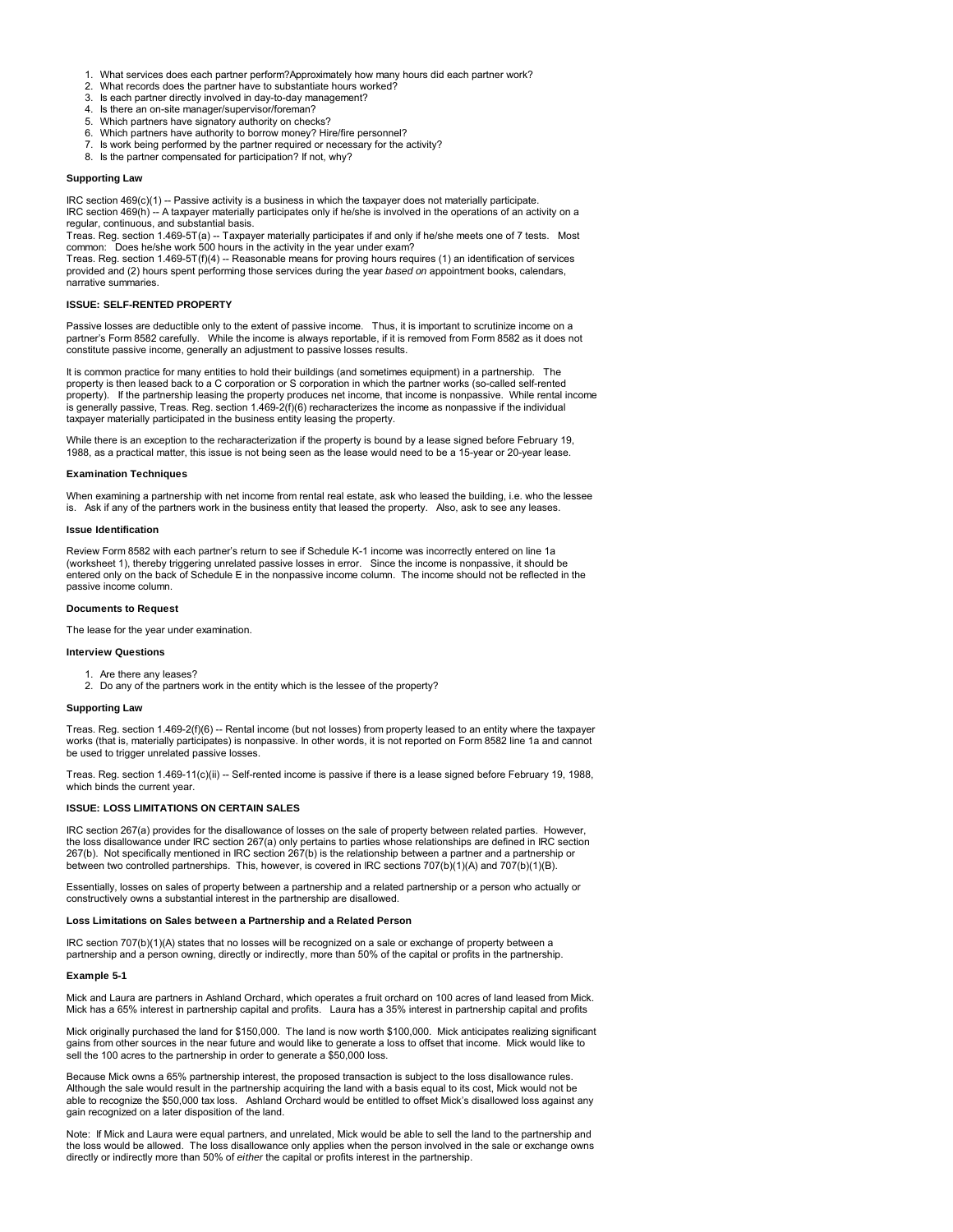# **Loss Limitations on Certain Sales between Two Controlled Partnerships**

IRC section 707(b)(1)(B) states that no losses will be recognized on a sale or exchange of property between two partnerships in which the same persons own, directly or indirectly, more than 50% of the capital or profits interests.

#### **Example 5-2**

Mick owns a 65% interest in the capital and profits of Ashland Orchard. He also owns a 55% interest in the capital and profits of the Windham Orchard. No loss would be allowed if Ashland Orchard sold property at a loss to Windham Orchard.

### **Related Non-partners**

It is important to note that IRC section 707(b)(1)(A) focuses on the disallowance of any loss on a sale between a partnership and a "person". Therefore, the provisions could apply to a person who is not a partner, if, under the constructive ownership rules of IRC section 707(b)(3), the person's interests in *either* capital or profits is greater than 50 percent. In order to determine the extent of a person's constructive ownership in partnership capital or profits, Treas. Reg. section 1.707-1(b)(3) provides that the rules for constructive ownership of stock provided in IRC section 267(c)(1), (2), (4), and (5) are applied. For example, an individual would be considered to own any capital or profits interest owned, directly or indirectly, by or for members of his/her family.

### **Example 5-3**: Application of IRC section 267(c)(2)

Same facts as Example 5-1, except that Mick's mother sells land at a loss to the Ashland Orchard Partnership. Because Mick's mother has a constructive ownership interest of greater than 50 percent in the partnership, the loss is disallowed.

#### **Example 5-4**: Application of IRC section 267(c)(5)

Mick's mother has a 50 percent ownership interest in the stock of X Corp. X Corp. has a 70 percent interest in the capital and profits of Windham Orchard Partnership. Mick has a 30 percent interest in the capital and profits of Windham. Under the constructive ownership rules of section 267, Mick is considered to have a 65 percent interest. Any loss on the sale of property between Mick and the partnership would be disallowed under IRC section 707(b)(1).

While the focus of IRC section 707(b)(1)(A) is on the disallowance of any loss between a partnership and a controlling person (a partner or non-partner who actually or constructively owns more than 50 percent of the partnership's capital or profits interest), IRC section 267 may still apply to limit losses between persons specified in IRC section 267(b).

#### **Examination Techniques**

Determine if there are any sales or exchanges between the partnership and a person who actually or constructively owns more than 50 percent of *either* the partnership's profits or capital interest.

#### **Issue Identification**

Review K-1s and the partnership agreement to determine which partners own greater than 50 percent of the capital or profits of the partnership.

Scrutinize all significant partnership purchases or sales and determine relationships of parties involved. Consider constructive rules of both IRC sections 707(b) and 267.

### **Documents to Request**

- Partnership agreement;
- Related party tax returns:
- All legal documents pertaining to sales or purchases.

### **Interview Questions**

- 1. Were there any sale and exchange transactions during the year between the partnership and any partner?
- 2. Were there any sale and exchange transactions during the year between the partnership and a related party of any partner?

# **Supporting Law**

IRC, Subchapter K: Section 707 Treas. Reg. section 1.707-1(b)(3) IRC section 267

**Resources**

RIA U.S. Tax Reporter – Income Taxes CCH Standard Federal Tax Reporter **Federal Taxation of Partnerships and Partners**, William S. McKee, William F. Nelson, and Robert L. Whitmire, Warren, Gorham & Lamont

#### back to the top

Footnotes:

1 Deficit Restoration Obligations are explained in Chapter 6 of the ATG

2A Field Service Advice was issued in 2000 (FSA 200025018) which indicated that an LLC member who has ultimate responsibility for paying a liability of the LLC would be at risk for such amount. Additionally, the FSA indicated that an LLC member who has guaranteed the debt of an LLC is at risk except to the extent the member has a right of reimbursement against the remaining members. Questions concerning this FSA should be directed to one of the SB/SE or LMSB Partnership Technical Advisors.

3 Prop. Reg. 1.465-1(b)